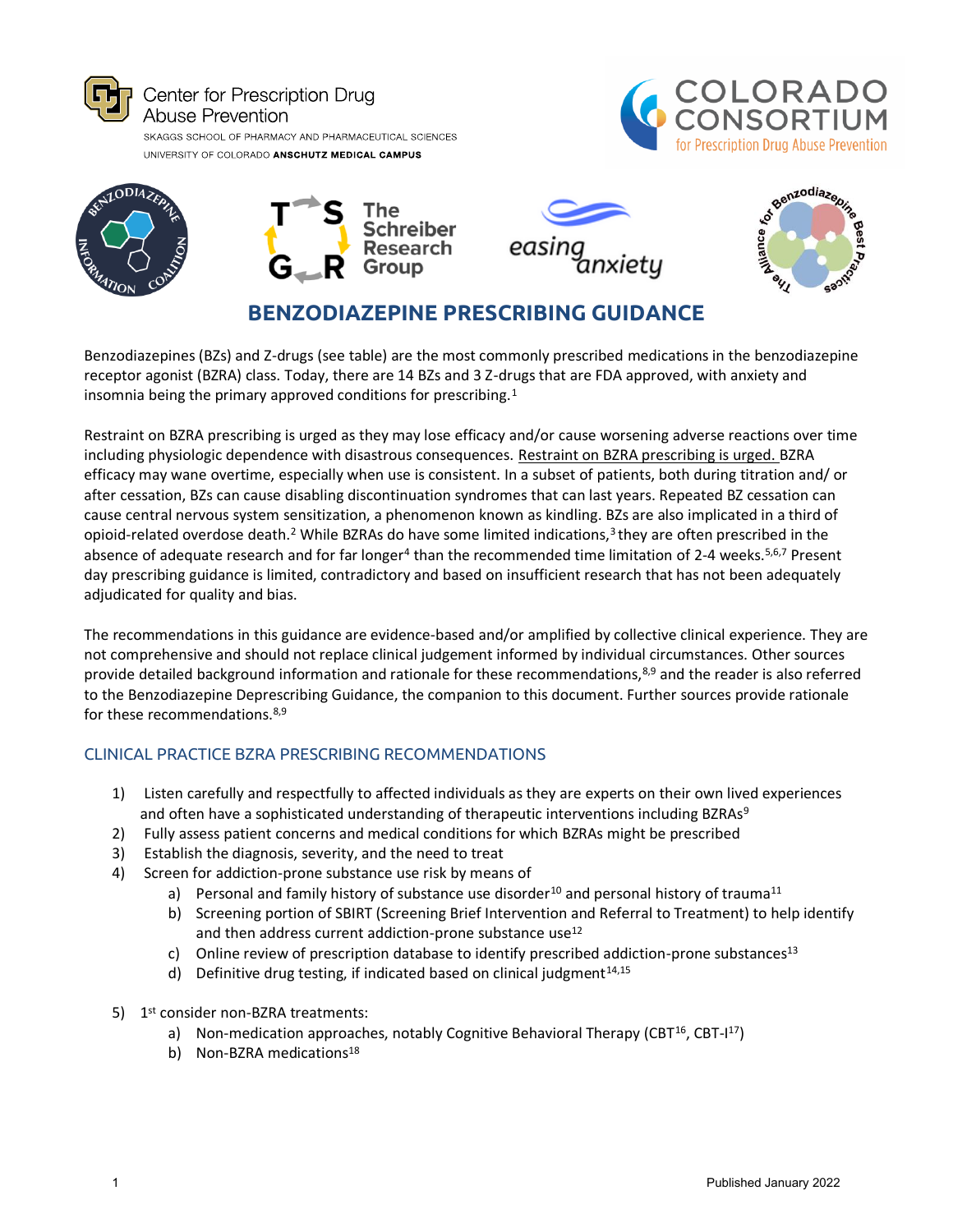- 6) BZRAs should be avoided when contraindicated, ineffective, or of unproven or minimal benefit:
	- a) In Depression because any benefit is soon lost<sup>19</sup>
	- b) In post-traumatic stress disorder $20,21$
	- c) In obsessive compulsive disorder $18$
	- d) In individuals with a history of substance use disorder ( $e.q.,$  alcohol) outside of treating withdrawal<sup>1,22</sup>
	- e) Pain conditions other than burning mouth syndrome and stiff person syndrome<sup>23</sup>
- 7) Consider other contraindications to BZRA use:
	- a) Prior adverse BZRA experiences<sup>24</sup>
	- b) Non-medical use of and/or addiction to BZRAs and/or other substances<sup>21</sup>
	- c) Drug-drug interactions with medications, notably respiratory depressants, opioids<sup>4,25,26,27,28</sup>
	- d) Significant cognitive<sup>29</sup>, psychomotor<sup>30</sup>, or respiratory problems<sup>31</sup>
	- e) Pregnancy<sup>32,33,34</sup> and breastfeeding<sup>35</sup>
- 8) Consider 1<sup>st</sup> line indications for BZRA therapy:
	- a) Withdrawal from BZRAs and alcohol<sup>36</sup>
	- b) Status epilepticus<sup>37</sup>
	- c) Crisis anxiety without psychotic features<sup>38</sup>
	- d) Procedure anesthesia (analgoanesthesia)<sup>39</sup>
	- e) Pain conditions: burning mouth syndrome (clonazepam)<sup>22,40</sup>
	- f) Acute movement disorders, such as stiff person syndrome, catatonia, status dystonicus<sup>22,41,42,43</sup>
	- g) End of life palliative care $44,45$
- 9) Consider 2<sup>nd</sup> line use of BZRA therapy for short-term use:
	- a) Insomnia<sup>46,47</sup>Anxiety disorder defined as >6 months, function limiting, anxiety level > actual threat<sup>48</sup>
	- b) Certain treatment-resistant, intractable seizure disorders (clobazam, clonazepam)<sup>49</sup>
- 10) Provide information about BZRA use to the patient:
	- a) Highlighting the boxed warnings required by the FDA in product labeling<sup>50</sup>
	- b) Describe BZRA risks, benefits, and alternatives (*i.e.*, informed consent<sup>51</sup>)
	- c) Highlighting the risks of long-term use BZRA physiologic dependence and withdrawal syndrome with rapid taper and/or discontinuation<sup>8,9</sup>
	- d) Make clear that adverse effects and loss of efficacy might not be evident during use<sup>8</sup>
- 11) Provide reliable, useful resources to the patient:
	- a) The Ashton Manua[l https://www.benzo.org.uk/manual/](https://www.benzo.org.uk/manual/)
	- b[\)](https://www.benzoinfo.com/?gclid=Cj0KCQjwgtWDBhDZARIsADEKwgPMUoONY4K0jmVTRGNXlUeWU4xKr8nrp6TozxCQadLrcHSYU-yCW7oaAj6UEALw_wcB) The Benzodiazepine Information Coalition (patient-focused) <https://www.benzoinfo.com/>
	- c) The Alliance for Benzodiazepine Best Practices (prescriber-focused) [https://benzoreform.org](https://benzoreform.org/)
- 12) Other qualifiers to prescribing BZRAs<sup>8</sup>
	- a) Use *only* if the medical condition causes major functional limitations
	- b) Use *only* if delay in onset of action of alternative therapies place the patient in jeopardy
	- c) Ensure the balance of risks and benefits favors BZRA use before prescribing
	- d) Ensure decision-making is shared with fully informed patients who provide consent
- 13) If BZRA is prescribed
	- a) Prescribe BZRA initially for no more than 7 days at the anticipated lowest effective dosage<sup>52</sup>
	- b) Simultaneously prescribe non-BZRA therapy. BZRAs should be thought of as a bridge awaiting the onset of benefit of another medication or non-medication therapy like CBT<sup>8</sup>
	- c) Establish 1<sup>st</sup> follow-up within 7 days, ensuring availability for problems during the interval<sup>51</sup>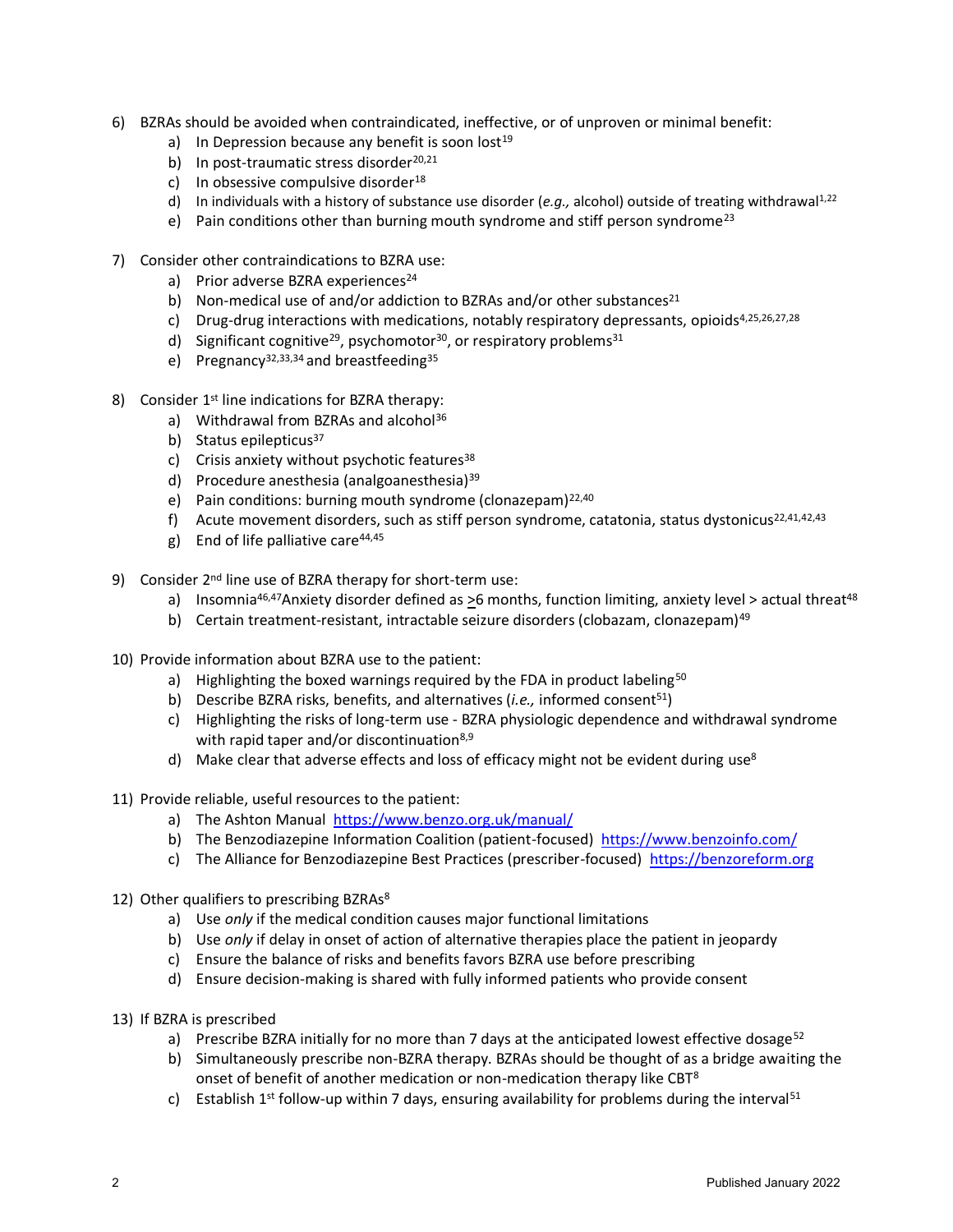- 14) On follow-up, assess progress addressing the target medical condition:
	- a) BZRA efficacy re-prescribe only as necessary at the lowest effective dosage<sup>51</sup>
	- b) Status of non-BZRA therapy ordered at the time BZRAs are 1<sup>st</sup> prescribed
	- c) Need for additional referrals

15) On follow-up, provide ongoing informed consent and identify and address any BZRA side effects:

- a) Depression<sup>21,53</sup>, anxiety<sup>54</sup>, suicidality, cognitive<sup>55</sup>, psychomotor<sup>56</sup>, respiratory<sup>57</sup> problems
- b) Drug-drug interactions  $4,24-27$
- c) Interdose withdrawal symptoms which evolve towards the end of the dosing interval or when BZs are frequently used as needed and can be easily misdiagnosed as underlying or new organic symptoms<sup>8, 58</sup>
- d) Do not discount symptom reports as psychosomatic if they seem unusual or bizarre $8,59$
- e) Do not assume BZRA-related problems means BZRA addiction this is very infrequent<sup>3,8</sup>
- 16) Continue weekly follow-ups to address efficacy and adverse outcomes<sup>51</sup> and provide informed consent
- 17) Limit duration of BZRA therapy to 4 weeks or less in the majority of circumstances<sup>6,7,8,9,22,50, 51,60</sup>
- 18) Do not abruptly discontinue BZRAs if used > 2 weeks: rather, taper off the medication<sup>61,62</sup>
- 19) Thoughtful deprescribing is essential to best practice prescribing<sup>63</sup> see companion guidance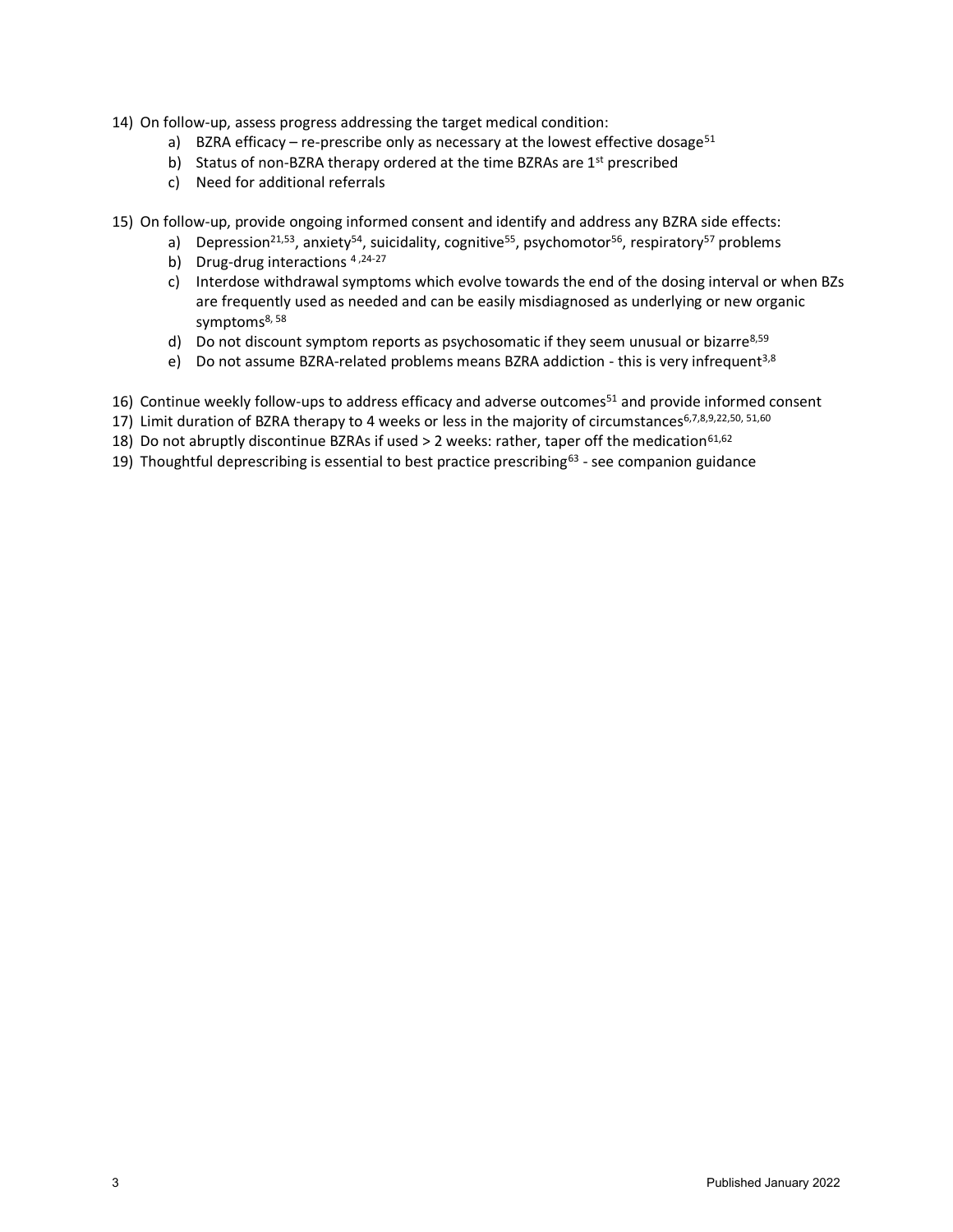| <b>Benzodiazepine Receptor</b><br><b>Agonist</b><br><b>Prescribing Information Link</b> | FDA-Approved Indications                                                                                                                                                               | FDA-Approved Duration Limitations                                                                                     |
|-----------------------------------------------------------------------------------------|----------------------------------------------------------------------------------------------------------------------------------------------------------------------------------------|-----------------------------------------------------------------------------------------------------------------------|
| Alprazolam<br><b>Xanax</b>                                                              | Anxiety disorder<br>Short-term relief of anxiety symptoms                                                                                                                              | 4-10w duration for panic disorder                                                                                     |
| Chlordiazepoxide<br>Chlordiazepoxide                                                    | Anxiety disorder<br>Short-term relief of anxiety symptoms<br>Acute alcohol withdrawal<br>Preoperative apprehension and anxiety                                                         | Long-term use, ie >4m, has not been<br>assessed by systematic clinical studies                                        |
| Clobazam<br>Onfi                                                                        | Adjunctive for seizures associated with Lennox-Gastaut<br>syndrome                                                                                                                     | [No listed timeframe]                                                                                                 |
| Clonazepam<br>Klonopin                                                                  | Panic disorder + agoraphobia<br>Specified treatment-resistant seizure disorders                                                                                                        | Effectiveness in long-term use, ie >9w, has<br>not been systematically studied in<br>controlled clinical trials       |
| Clorazepate<br>Clorazepate                                                              | Anxiety disorder<br>Short-term relief of anxiety symptoms<br>Acute alcohol withdrawal<br>Preoperative apprehension and anxiety                                                         | Long-term management of anxiety, ie<br>>4m, has not been assessed by systematic<br>clinical studies                   |
| Diazepam<br><b>Valium</b>                                                               | Anxiety disorder<br>Short-term relief of anxiety symptoms<br>Acute alcohol withdrawal<br>Adjunctively in convulsive disorders<br>Relief of specified skeletal muscle spasm, spasticity | Effectiveness in long-term use, ie >4m, has<br>not been assessed by systematic clinical<br>studies                    |
| Estazolam<br>Estazolam                                                                  | Short-term management of insomnia                                                                                                                                                      | There is evidence to support ability of<br>estazolam to enhance duration, quality of<br>sleep for intervals up to 12w |
| Flurazepam<br>Dalmane                                                                   | Treatment of insomnia                                                                                                                                                                  | Effective for at least 28 consecutive nights<br>of drug administration                                                |
| Lorazepam<br><u>Ativan</u>                                                              | Anxiety disorders<br>Short-term relief of anxiety symptoms<br>Anxiety associated with depressive Sxs                                                                                   | Effectiveness in long-term use, ie >4m, has<br>not been assessed by systematic clinical<br>studies                    |
| Midazolam<br>Midazolam                                                                  | Procedural sedation, anxiolysis, amnesia                                                                                                                                               | <b>NA</b>                                                                                                             |
| Oxazepam<br><b>Oxazepam</b>                                                             | Anxiety disorders<br>Short-term relief of anxiety symptoms<br>Anxiety associated with depression<br>Acute alcohol withdrawal                                                           | Effectiveness in long-term use, ie >4m, has<br>not been assessed by systematic clinical<br>studies                    |
| Quazepam<br>Doral                                                                       | Treatment of insomnia                                                                                                                                                                  | Sustained effectiveness has been<br>established in a sleep lab study of 28<br>nights duration                         |
| Temazepam<br>Restoril                                                                   | Short-term treatment of insomnia (generally 7-10d)                                                                                                                                     | Clinical trials performed in support of<br>efficacy were 2w in duration                                               |
| Triazolam<br>Halcion                                                                    | Short-term treatment of insomnia (generally 7-10d)                                                                                                                                     | Short-term - generally 7-10 days                                                                                      |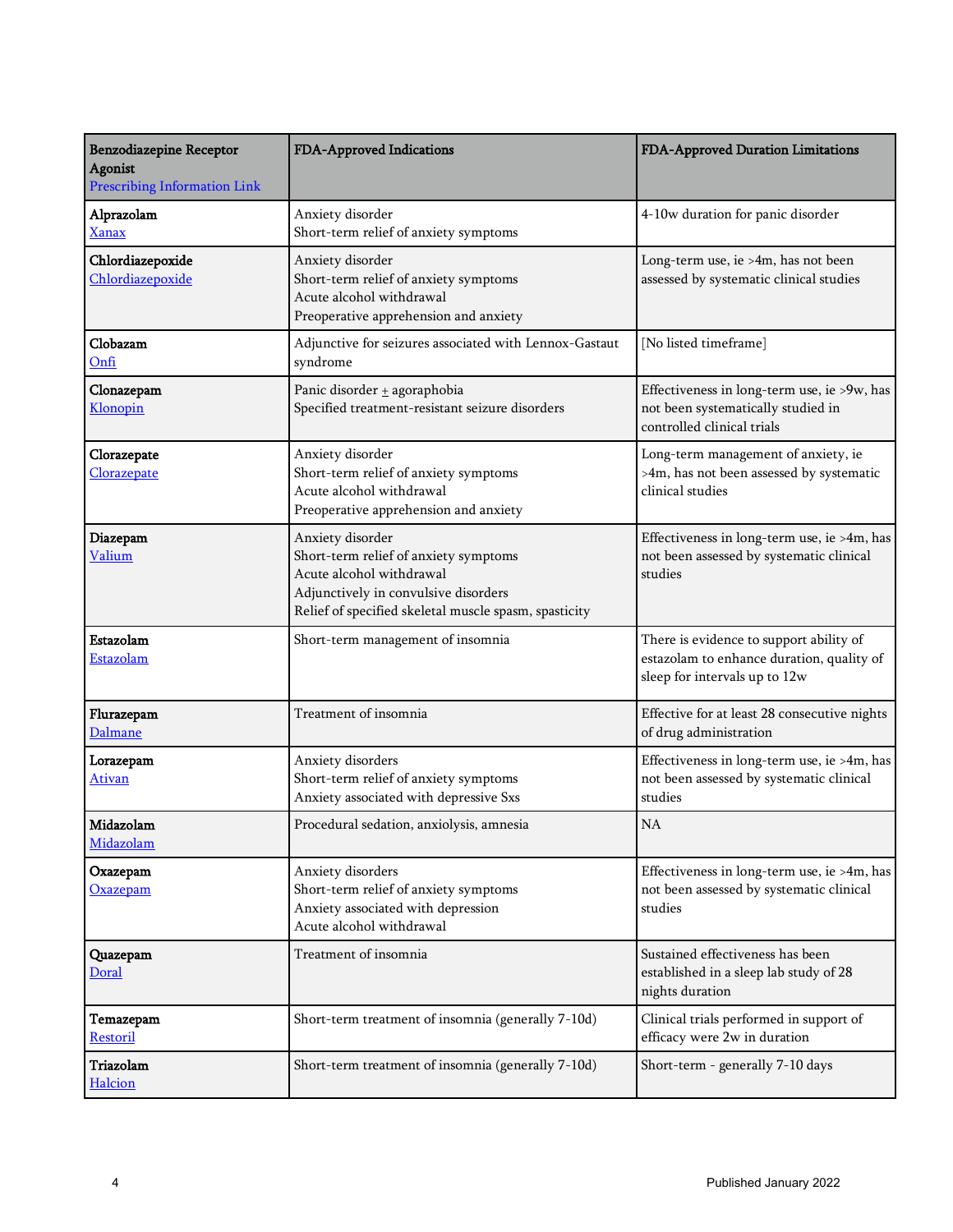## **REFERENCES**

1. Kroll DS, Niece HR, Barsky AJ, Linder JA. Benzodiazepines are prescribed more frequently to patients already at risk for benzodiazepine-related adverse events in primary care. *J Gen Intern Med.* 2016;31:1027-34. [Article](https://link.springer.com/article/10.1007%2Fs11606-016-3740-0#citeas)

2. Chen LH, Hedegaard H, Warner M. Drug-poisoning deaths Involving opioid analgesics: United States, 1999-2011. *NCHS Data Brief.* 2014;(166):1-8[.](https://www.cdc.gov/nchs/data/databriefs/db166.pdf)  [Article](https://www.cdc.gov/nchs/data/databriefs/db166.pdf)

3. Cloos J, Ferreira V. Current use of benzodiazepines in anxiety disorders. *Curr Opin Psych*. 2009;22(1):90-5. [Abstract](http://www.ncbi.nlm.nih.gov/entrez/query.fcgi?cmd=Retrieve&db=PubMed&dopt=Abstract&list_uids=19122540)

4. Isacson D. Long-term benzodiazepine use: factors of importance and the development of individual use patterns over time - a 13-year follow-up in a Swedish community. *Soc Sci Med.* 1997;44(12):1871-80[. Abstract](https://www.ncbi.nlm.nih.gov/pubmed/9194248)

5. Lader M. Benzodiazepines revisited - will we ever learn? *Addiction.* 2011;106(12):2086-109[. Abstract](http://www.ncbi.nlm.nih.gov/pubmed/21714826)

6. Pottie K, Thompson W, Davies S, et al. Deprescribing benzodiazepine receptor agonists: evidence-based clinical practice guideline. *Canadian Fam Phys.* 2018;64(5):339-51. [Article](http://www.cfp.ca/content/64/5/339)

7. Donoghue J, Lader M. Usage of benzodiazepines: a review. *Int J Psychiatry Clin Pract*. 2010;14(2):78-87[. Abstract](http://www.ncbi.nlm.nih.gov/entrez/query.fcgi?cmd=Retrieve&db=PubMed&dopt=Abstract&list_uids=24922466)

8. Ashton H. The Ashton Manual: Benzodiazepines - How They Work and How to Withdraw. 2002[. Document](http://www.benzo.org.uk/manual/)

9. Wright. Benzodiazepine Withdrawal: Clinical Aspects. In Peppin J, Raffa R, Pergolizzi J, Wright S [Eds.]. The Benzodiazepines Crisis: The

Ramifications of an Overused Drug Class. New York, NY: Oxford University Press, 2020[. Link](https://global.oup.com/academic/product/the-benzodiazepines-crisis-9780197517277?q=Benzodiazepine&lang=en&cc=us)

10. Liebschutz JM, Saitz R, Weiss RD, et al. Clinical factors associated with prescription drug use disorder in urban primary care patients with chronic pain. *J Pain*. 2010;11:1047-55[. Article](http://www.ncbi.nlm.nih.gov/pmc/articles/PMC2892730/)

11. Sajadi SF, Hajjari Z, Zargar Y, et al. Predicting addiction potential on the basis of early traumatic events, dissociative experiences, and suicide ideation. *Int J High Risk Behav Addict*. 2014;3(4):e20995[. Article](https://www.ncbi.nlm.nih.gov/pmc/articles/PMC4331658/)

12. Madras BK, Compton WM, Avula D, et al. Screening, brief interventions, referral to treatment (SBIRT) for illicit drug and alcohol use at multiple healthcare sites: comparison at intake and 6 months later. *Drug Alcohol Depend*. 2009;99(1-3):280-95. [Article](https://www.ncbi.nlm.nih.gov/pmc/articles/PMC2760304/)

13. Dormuth CR, Miller TA, Huang A, et al. Effect of a centralized prescription network on inappropriate prescriptions for opioid analgesics and benzodiazepines. *CMAJ.* 2012;184:(16):E852-6[. Article](http://www.ncbi.nlm.nih.gov/pmc/articles/PMC3494359/)

14. Goulay DL, Heit HA, Coplan YH, et al. Urine drug testing in clinical practice. 2015. PharmaCon Corp.

15. Manchikanti L, Malla Y, Wargo BW, Fellows B. Comparative evaluation of the accuracy of benzodiazepine testing in chronic pain patients utilizing immunoassay with liquid chromatography tandem mass spectrometry (LC/MS/MS) of urine drug testing. Pain Physician. 2011;14:259-70[. Article](http://www.painphysicianjournal.com/current/pdf?article=MTQ2NQ==&journal=61) 16. Bandelow B, Reitt M, Röver C, et al. Efficacy of treatments for anxiety disorders: a meta-analysis. *Int Clin Psychopharmacol.* 2015;30(4):183-92[.](https://www.ncbi.nlm.nih.gov/pubmed/25932596)  [Abstract](https://www.ncbi.nlm.nih.gov/pubmed/25932596)

17. Brasure M, MacDonald R, Fuchs E, et al, eds. Management of insomnia disorder. Comparative Effectiveness Review #159. AHRQ. 2015;15(16)- EHC027-EF[. Document](https://www.ncbi.nlm.nih.gov/pubmedhealth/PMH0084673/pdf/PubMedHealth_PMH0084673.pdf)

18. Bandelow B, Sher L, Bunevicius R, et al. WFSBP Task Force on Mental Disorders in Primary Care; WFSBP Task Force on Anxiety Disorders, OCD and PTSD. Guidelines for the pharmacological treatment of anxiety disorders, obsessive-compulsive disorder and posttraumatic stress disorder in primary care. *Int J Psychiatry Clin Pract.* 2012;16(2):77-84[. Article](http://www.wfsbp.org/fileadmin/user_upload/Treatment_Guidelines/Bandelow_et_al_01.pdf)

19. Furukawa TA, Streiner DL, Young LT. Antidepressant and benzodiazepine for major depression. *Cochrane Database Syst Rev.* 2002;(1):CD001026[.](https://www.ncbi.nlm.nih.gov/pubmed/11869584)  [Abstract](https://www.ncbi.nlm.nih.gov/pubmed/11869584)

20. Dell'Osso B, Albert U, Atti AR, et al. Bridging the gap between education and appropriate use of benzodiazepines in psychiatric clinical practice. *Neuropsychiatr Dis Treat.* 2015;11:1885-909[. Article](https://www.ncbi.nlm.nih.gov/pmc/articles/PMC4525786/)

21. Guina J, Rossetter SR, DeRhodes BJ, et al. Benzodiazepines for PTSD: a systematic review and meta-analysis. *J Psychiatr Pract.* 2015;21(4):281- 303[. Abstract](https://insights.ovid.com/pubmed?pmid=26164054)

22. Liang J, Olsen RW. Alcohol use disorders and current pharmacological therapies: the role of GABA<sub>A</sub> receptors. *Acta Pharmacol Sin.* 2014;35(8):981-93[. Article](https://www.ncbi.nlm.nih.gov/pmc/articles/PMC4125717/)

23. Wright S. Limited utility for benzodiazepines in chronic pain management: a narrative review. *Adv Ther.* 2020;37:2604-19[. Article](https://doi.org/10.1007/s12325-020-01354-6)

24. Tsunoda K, Uchida H, Suzuki T, et al. Effects of discontinuing benzodiazepine-derivative hypnotics on postural sway and cognitive functions in the elderly. *Int J Geriatr Psychiatry.* 2010;25(12):1259-65[. Abstract](https://www.ncbi.nlm.nih.gov/pubmed/20054834)

25. Abernethy DR, Greenblatt DJ, Ochs HR, Shader RI. Benzodiazepine drug-drug interactions commonly occurring in clinical practice. *Curr Med Res Opin.* 1984;8 Suppl 4:80-93[. Abstract](https://www.ncbi.nlm.nih.gov/pubmed/6144465)

26. Yuan R, Flockhart DA, Balian JD. Pharmacokinetic and pharmacodynamic consequences of metabolism-based drug interactions with alprazolam, midazolam, and triazolam. *J Clin Pharmacol.* 1999;39(11):1109-25. [Abstract](https://www.ncbi.nlm.nih.gov/pubmed/10579141)

27. French DD, Chirikos TN, Spehar A, et al. Effect of concomitant use of benzodiazepines and other drugs on the risk of injury in a veterans population. *Drug Saf.* 2005;28(12):1141-50[. Abstract](https://www.ncbi.nlm.nih.gov/pubmed/16329716)

28. Kowalski-McGraw M, Green-McKenzie J, Pandalai SP, Schulte PA. Characterizing the interrelationships of prescription opioid and benzodiazepine drugs with worker health and workplace hazards. *J Occup Environ Med.* 2017;59(11):1114-26[. Abstract](https://www.ncbi.nlm.nih.gov/pubmed/28930799)

29. Robles Bayón A, Gude Sampedro F. Inappropriate treatments for patients with cognitive decline. *Neurologia.* 2014;29(9):523-32[. Abstract](https://www.ncbi.nlm.nih.gov/pubmed/23062764) 30. Gray SL, LaCroix AZ, Hanlon JT, et al. Benzodiazepine use and physical disability in community-dwelling older adults. *J Am Geriatr Soc.* 2006;54(2):224-30[. Article](https://www.ncbi.nlm.nih.gov/pmc/articles/PMC2365497/)

31. Brandt J, Leong C. Benzodiazepines and Z-Drugs: an updated review of major adverse outcomes reported on in epidemiologic research. *Drugs R D.* 2017;17(4):493-507. [Article](https://www.ncbi.nlm.nih.gov/pmc/articles/PMC5694420/)

32. McElhatton PR. The effects of benzodiazepine use during pregnancy and lactation. *Reprod Toxicol.* 1994;8(6):461-75[. Abstract](https://www.ncbi.nlm.nih.gov/pubmed/7881198)

33. Sheehy O, Zhao J-P, Bérard A. Association between incident exposure to benzodiazepines in early pregnancy and risk of spontaneous abortion. *JAMA Psych.* 2019;76(9):948-57[. Abstract](https://jamanetwork.com/journals/jamapsychiatry/article-abstract/2733517?&utm_source=BulletinHealthCare&utm_medium=email&utm_term=051619&utm_content=NON-MEMBER&utm_campaign=article_alert-morning_rounds_daily&utm_uid=&utm_effort=)

34. Wall-Wieler E, Robakis TK, Lyell DJ, et al. Benzodiazepine use before conception and risk of ectopic pregnancy. *Hum Reprod.* 2020;35(7):1685-92[.](https://academic.oup.com/humrep/advance-article/doi/10.1093/humrep/deaa082/5841324#supplementary-data%3Cbr%20/%3E) [Article](https://academic.oup.com/humrep/advance-article/doi/10.1093/humrep/deaa082/5841324#supplementary-data%3Cbr%20/%3E)

35. Soussan C, Gouraud A, Portolan G, et al. Drug-induced adverse reactions via breastfeeding: a descriptive study in the French Pharmacovigilance Database. *Eur J Clin Pharmacol.* 2014;70(11):1361-6[. Abstract](https://www.ncbi.nlm.nih.gov/pubmed/25183382)

36. Holbrook AM, Crowther R, Lotter A, et al. Meta-analysis of benzodiazepine use in the treatment of acute alcohol withdrawal. *CMAJ.*  1999;160(5):649-55[. Abstract](https://www.ncbi.nlm.nih.gov/pmc/articles/PMC1230110/)